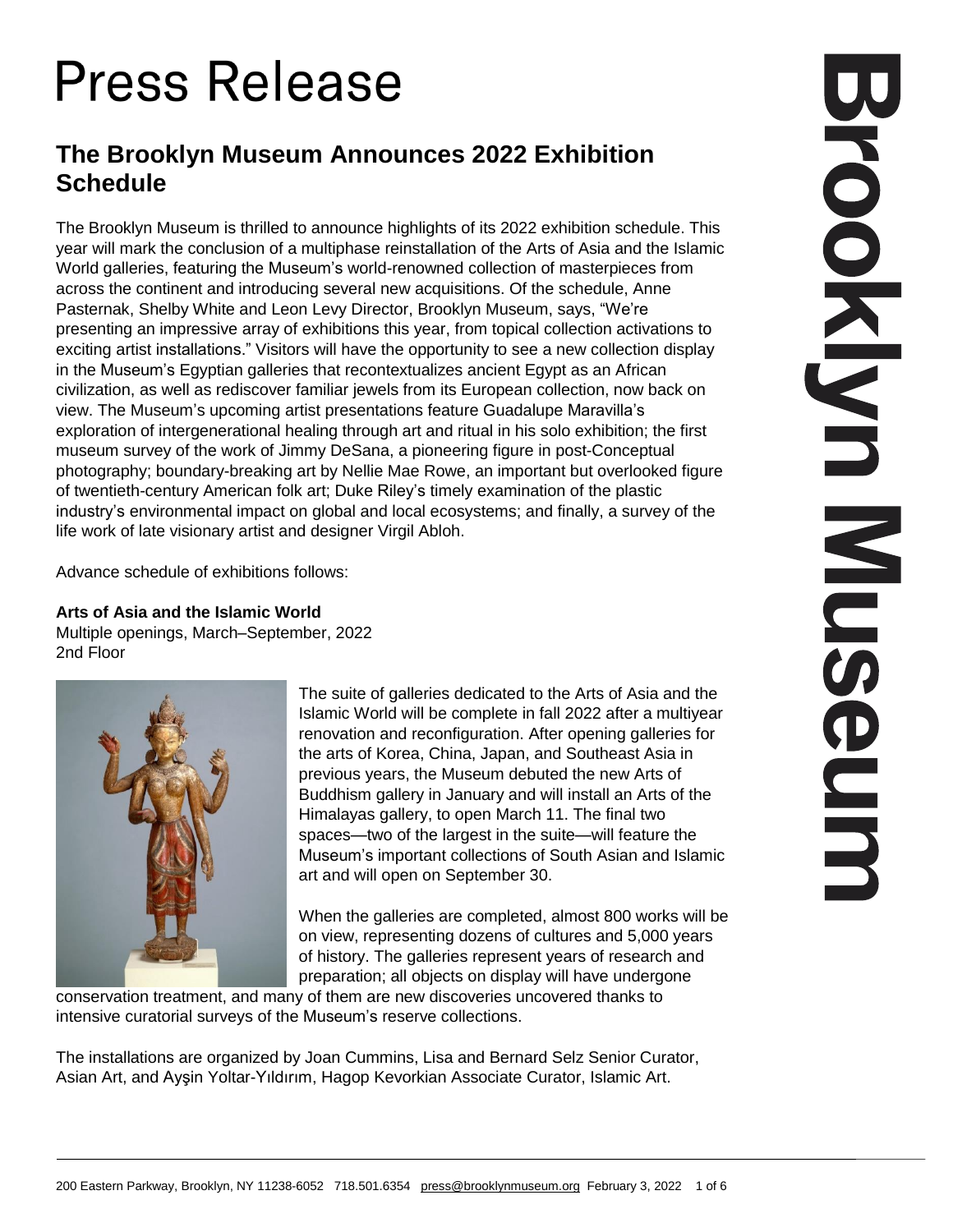## **African Ancestors of Egypt and Nubia: From the Green Sahara to the Nile** February 11, 2022 Egyptian Galleries, 3rd Floor



The study of ancient Egypt began with the earliest archaeologists, most of whom made racist, colonial assumptions that ancient Egypt was culturally separate from the rest of the African continent, a premise still evident in Egyptology today, despite a great deal of scholarship to the contrary. *African Ancestors of Egypt and Nubia: From the Green Sahara to the Nile*, which will be installed within the Museum's Egyptian galleries, will uncover and challenge these assumptions by focusing on ancient Egypt and Nubia as African

civilizations. The presentation includes some of the earliest Egyptian and Nubian pottery and figurines, which illustrate the common origin of these civilizations as well as their parallel development, and Ethiopian objects that demonstrate close ties between Egypt and other African cultures. The display also highlights three of the many African Americans who recognized and published on Egypt and Nubia as African civilizations between the nineteenth and early twentieth centuries, a period when scholars of "mainstream" Egyptology rejected this notion.

*African Ancestors of Egypt and Nubia: From the Green Sahara to the Nile* is organized by Yekaterina Barbash, Curator, Egyptian, Classical, and Ancient Near Eastern Art.

# **Monet to Morisot: The Real and Imagined in European Art**

February 11, 2022–May 21, 2023 European Art Galleries, 5th Floor \*



This new thematic reinstallation of the Museum's renowned holdings of nineteenth- and twentieth-century European art features nearly ninety important paintings, sculptures, and works on paper. Featured artists born in Europe or its colonies include Claude Monet, Camille Pissarro, Berthe Morisot, Francisco Oller, Henri Matisse, Pablo Picasso, Gabriele Münter, Yves Tanguy, and Vasily Kandinsky. Casting fresh eyes on the collection, this presentation explores not only the profound and

ongoing influence of modern European art, but also how the art historical canon itself is a site of tension.

\* The European Art galleries have been relocated from the Beaux-Arts Court, on the third floor, to the fifth floor.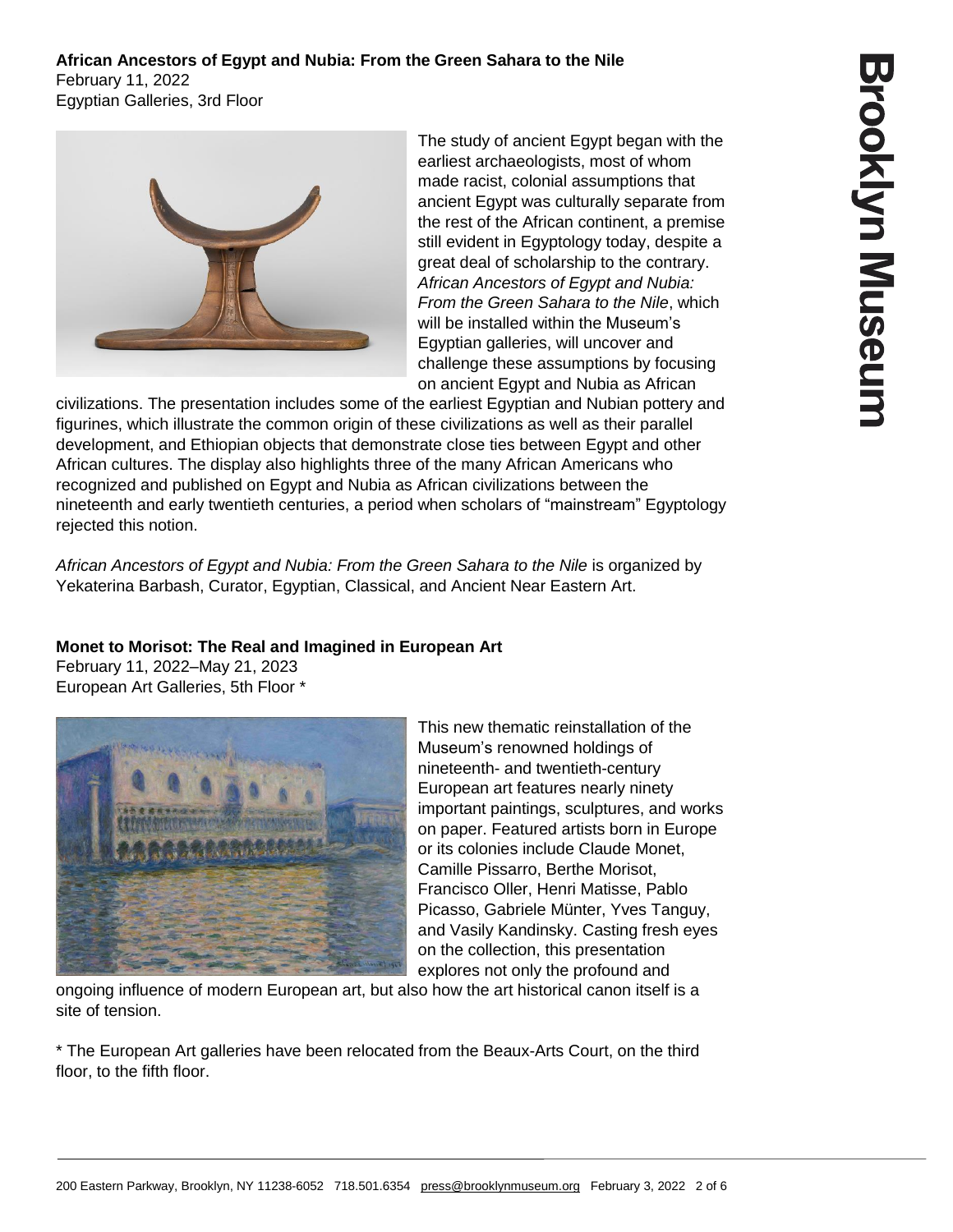*Monet to Morisot: The Real and Imagined in European Art* is organized by Lisa Small, Senior Curator, European Art, with Shea Spiller and Talia Shiroma, Curatorial Assistants, Arts of the Americas and Europe, Brooklyn Museum.

Presented by Dior.

# **Guadalupe Maravilla: Tierra Blanca Joven**

April 8–September 18, 2022 Robert E. Blum Gallery, 1st Floor

> Brooklyn-based Salvadoran artist Guadalupe Maravilla draws from his own story of migration, displacement, illness, and recovery in this timely solo exhibition. *Guadalupe Maravilla: Tierra Blanca Joven* addresses a collective sense of trauma that has grown out of a lengthy pandemic, civil unrest, and displacement. It includes more than a dozen new and existing works by Maravilla as well as objects from the Museum's Maya art collection and a Healing Room designed by teen staff in the BkM Teens program. The exhibition highlights the ways that care and healing allow individuals and communities to meet the many challenges of contemporary life.

> This exhibition is part of *Mindscapes*, an international cultural initiative examining mental health that is sponsored by the Wellcome Trust, a British

foundation devoted to scientific research, advocacy, and policy related to health. For this global initiative, Wellcome is also collaborating with Gropius Bau in Berlin, Germany, the Museum of Art and Photography in Bengaluru, India, and the Mori Art Museum in Tokyo, Japan.

*Guadalupe Maravilla: Tierra Blanca Joven* is organized by Eugenie Tsai, John and Barbara Vogelstein Senior Curator, Contemporary Art, Brooklyn Museum, as part of *Mindscapes*, Wellcome's international cultural program about mental health. Related Brooklyn learning resources are organized by Lindsay C. Harris, Interim Director of Education and Teen Programs Manager, Brooklyn Museum, with Rebecca Jacobs, Wellcome Trust Mental Health Curatorial Research Fellow, Center for the Humanities, The Graduate Center, CUNY.

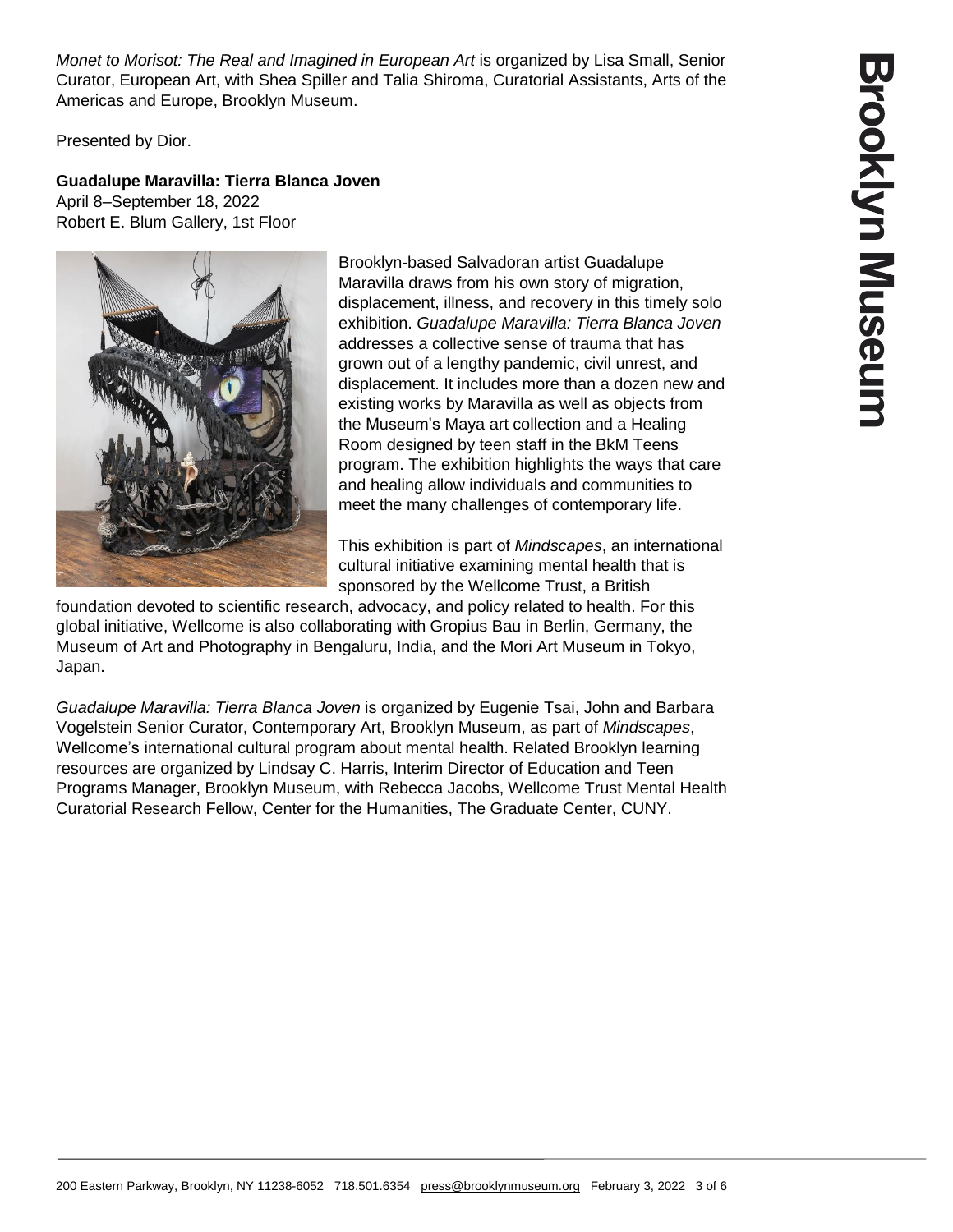# **DEATH TO THE LIVING, Long Live Trash**

June 17, 2022–April 23, 2023 Period Rooms, 4th Floor



Brooklyn artist Duke Riley takes a critical look at the environmental impact of two major industries that have had a significant effect on global and local ecosystems: whaling and plastics. The exhibition displays Riley's recent works, which transform everyday plastic waste into scrimshaw, fishing lures, and sailor's valentines (a type of souvenir made from seashells) in a commentary on the role that major corporations and individuals have had in the destruction of the Earth's waterways, past and present.

*DEATH TO THE LIVING, Long Live Trash* is organized by Liz St. George, Assistant Curator, Decorative Arts, with Shea Spiller, Curatorial Assistant, Arts of the Americas and Europe, Brooklyn Museum.

Generous support for this exhibition is provided by the National Endowment for the Arts.

#### **Virgil Abloh: "Figures of Speech"** July 1, 2022–January 29, 2023 Great Hall, 1st Floor



This is the first museum survey exhibition devoted to the late artist and designer Virgil Abloh, whose work reshaped notions of contemporary fashion, art, commerce, design, and youth culture. The exhibition showcases a mix of fashion, large-scale sculpture, immersive spaces, videos, and sketches spanning nearly two decades of Abloh's career.

*Virgil Abloh: "Figures of Speech"* is organized by Michael Darling, former James W. Alsdorf Chief Curator, Museum of Contemporary Art Chicago. The Brooklyn Museum presentation is organized by Antwaun Sargent, independent curator and writer.

Major support provided by Northern Trust.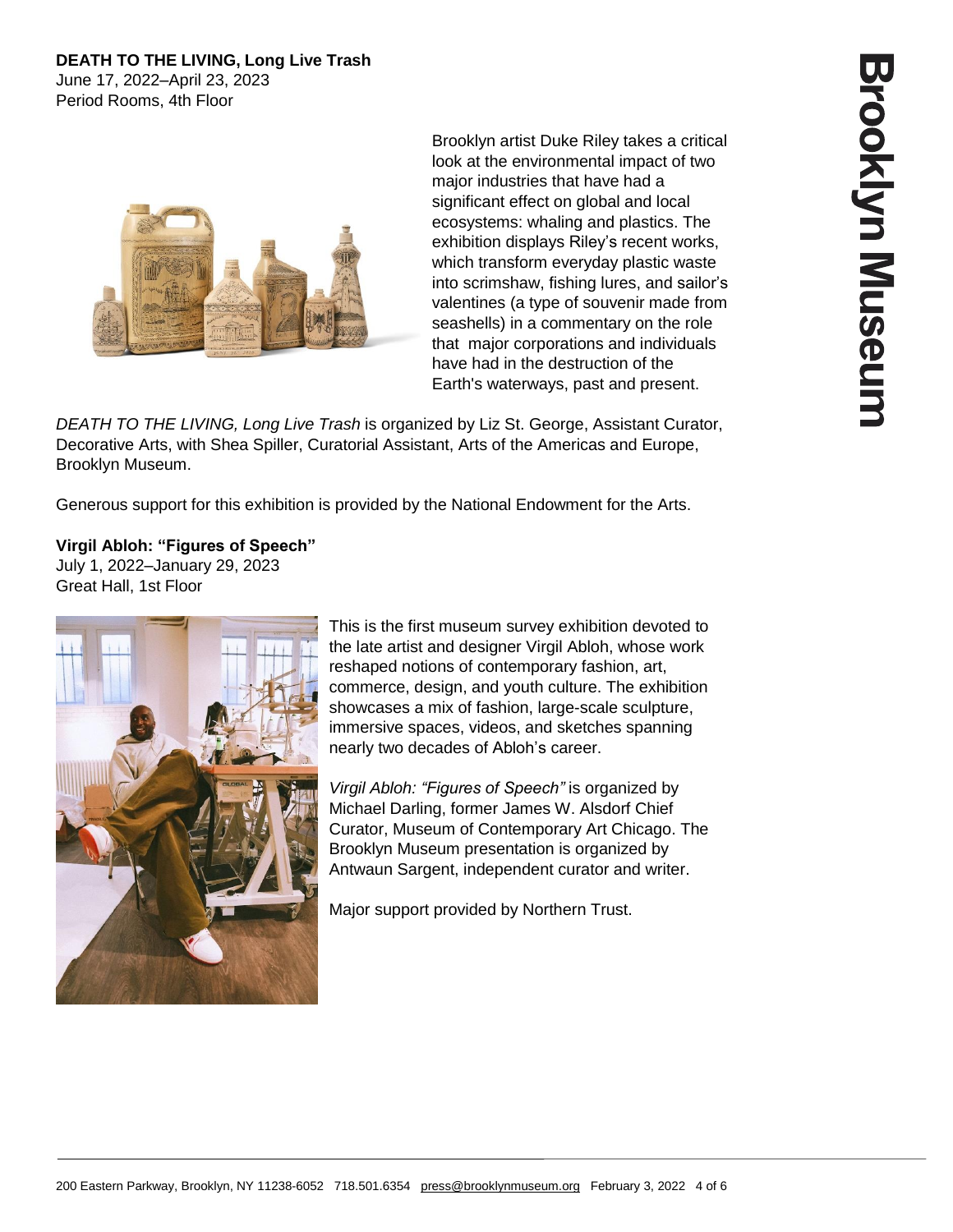#### **Really Free: The Radical Art of Nellie Mae Rowe** September 2, 2022–January 1, 2023 Elizabeth A. Sackler Center for Feminist Art, 4th Floor



**Jimmy DeSana: Submission** November 11, 2022–April 16, 2023 Robert E. Blum Gallery, 1st Floor

Examining autobiographical drawings, experimental sculpture, and "The Playhouse," the environment the artist built and lived in for decades, this exhibition positions Nellie Mae Rowe as an important yet overlooked figure of twentieth-century American folk art. Rowe's practice explores themes of girlhood, play, and spirituality, while contextualizing Rowe's craft as a radical act of self-expression and liberation in the South after the Civil Rights era. This is the first major exhibition of Rowe's work in twenty years.

*Really Free: The Radical Art of Nellie Mae Rowe* is organized by Catherine Morris, Sackler Senior Curator, and Jenée-Daria Strand, Curatorial Assistant, Elizabeth A. Sackler Center for Feminist Art, Brooklyn Museum.



This exhibition is the first survey of the work of Jimmy DeSana, a pioneering yet overlooked figure in New York City's countercultural arts and music scenes during the 1970s and 1980s. Throughout his career, which was cut short when he passed away from AIDS-related illness in 1990, DeSana challenged notions of sexuality and the body; helped to elevate photography within the contemporary art world; and participated in new arts communities outside of traditional

institutions and systems of distribution, from mail art and zines to collectives and artist-run spaces. The exhibition will be accompanied by a fully-illustrated publication and will tour to venues to be determined.

*Jimmy DeSana: Submission* is organized by Drew Sawyer, Phillip Leonian and Edith Rosenbaum Leonian Curator, Photography, Brooklyn Museum.